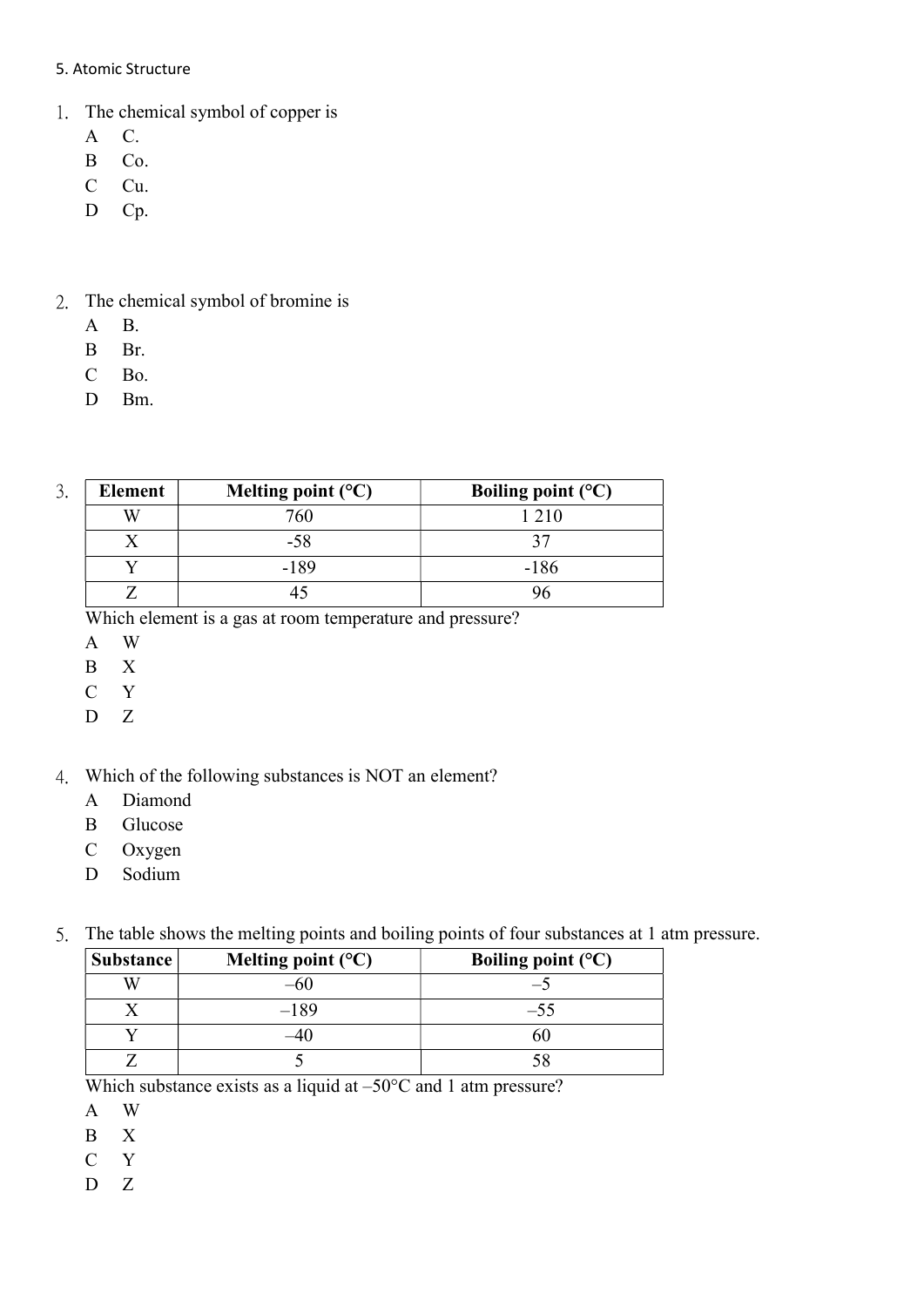- 6. Which of the following elements is a metal?
	- A Phosphorus
	- B Chlorine
	- C Barium
	- D Sulphur
- 7. Which of the following elements has the highest melting point?
	- A Potassium
	- B Mercury
	- C Oxygen
	- D Helium
- 8. Which of the following elements has the lowest boiling point?
	- A Bromine
	- B Magnesium
	- C Nitrogen
	- D Sulphur
- 9. Which of the following elements is a metalloid?
	- A S
	- B Ne
	- C Br
	- D Si
- 10. Which of the following elements is a non-metal?
	- A Be
	- B B
	- C P
	- D Ag
- 11. Which of the following elements is a solid at room temperature and pressure?
	- A Carbon
	- B Chlorine
	- C Helium
	- D Mercury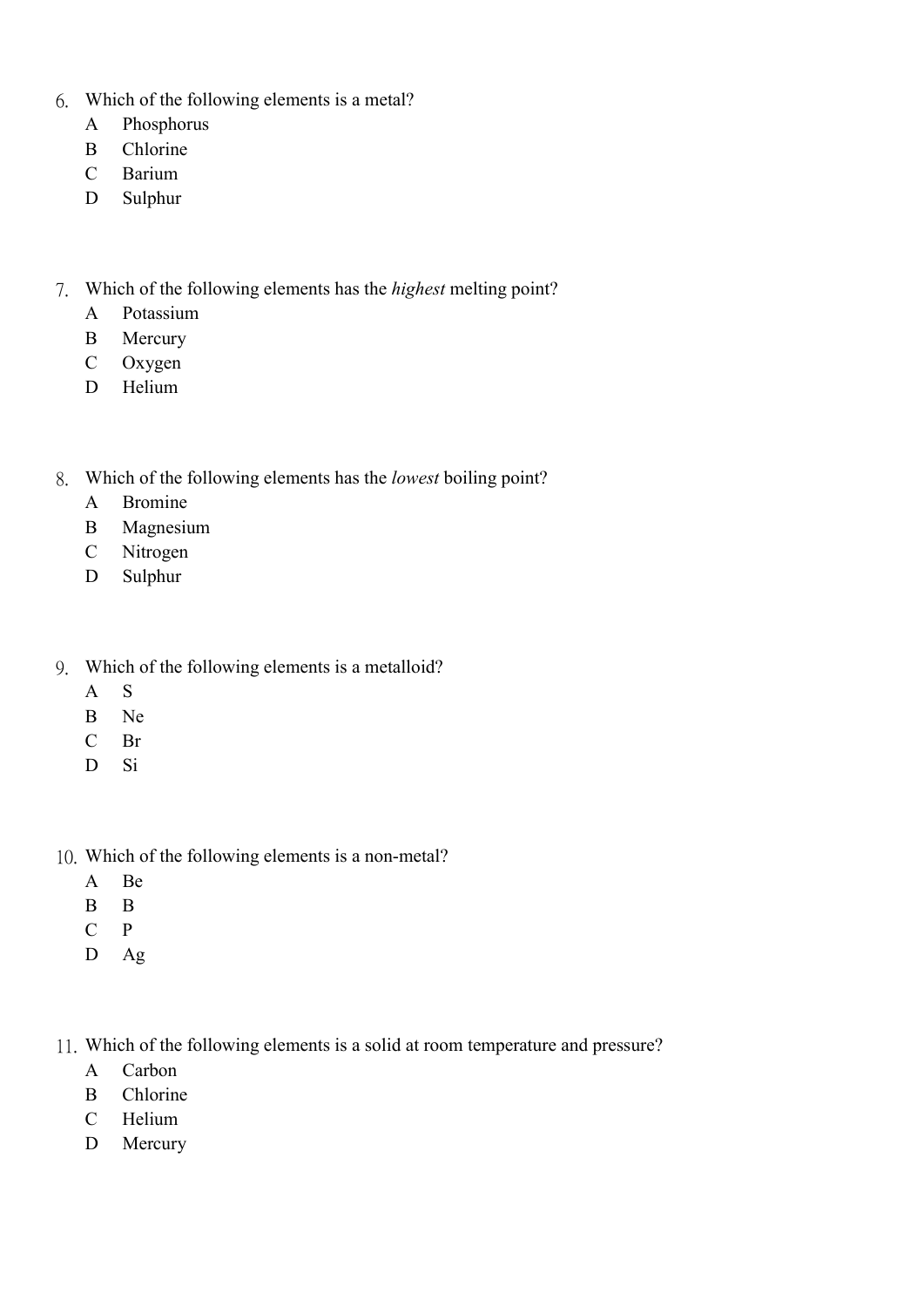#### 12. Which of the following combinations is correct?

| Element   | State at room temperature and |
|-----------|-------------------------------|
|           | <u>pressure</u>               |
| Aluminium | solid                         |
| Sodium    | liquid                        |
| Iodine    | gas                           |
| Neon      | solid                         |
|           |                               |

- 13. Which of the following elements does NOT conduct electricity?
	- A Bromine
	- B Graphite
	- C Mercury
	- D Gold
- 14. Which of the following elements is the best conductor of heat?
	- A Magnesium
	- B Hydrogen
	- C Nitrogen
	- D Sulphur
- 15. Which of the following statements concerning copper is correct?
	- A It is a poor conductor of heat.
	- B It has a shiny appearance.
	- C It is brittle.
	- D It has a low boiling point.
- 16. Which of the following statements concerning silicon is INCORRECT?
	- A Its properties are in between metals and non-metals.
	- B It is brittle.
	- C Its crystalline form can conduct electricity.
	- D Its melting point is quite low.
- 17. An element with the chemical symbol Fe
	- A is a non-metal.
	- B is a solid at room temperature and pressure.
	- C has a low melting point.
	- D is a metalloid.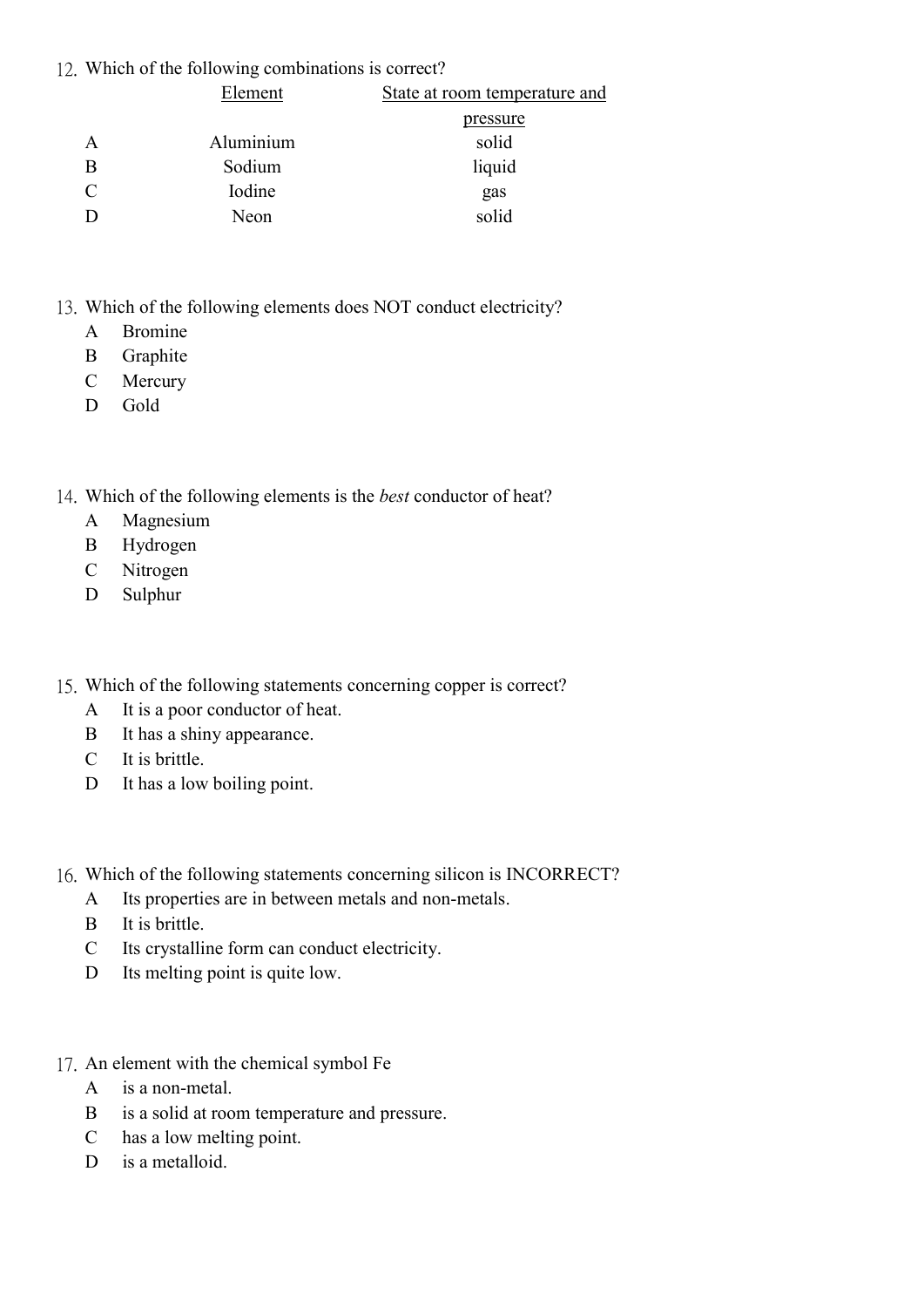18. Consider the following properties of four elements, W, X, Y and Z.

| <b>Property</b>               |                                            |           |           |           |
|-------------------------------|--------------------------------------------|-----------|-----------|-----------|
| Melting point $(^{\circ}C)$   | -9                                         | 63        | 114       | $-39$     |
| Boiling point $(^{\circ}C)$   | 59                                         | 860       | 184       | 357       |
| Electrical                    | Non-conductor                              | Good      | Non-      | Good      |
| conductivity                  |                                            | conductor | conductor | conductor |
| TT 71 + 1<br>$0.1 \quad 0.11$ | 111<br>the contract of the contract of the | $\sim$    |           |           |

Which of the following elements could be mercury?

- A W
- B X
- C Y
- $D \quad Z$

19. Consider the following properties of four elements, W, X, Y and Z.

| <b>Property</b>               | W         |           |           |           |
|-------------------------------|-----------|-----------|-----------|-----------|
| Melting point $(^{\circ}C)$   | $-189$    | 972       | 119       | 98        |
| Boiling point $({}^{\circ}C)$ | $-186$    | 2 2 1 2   | 445       | 883       |
| Electrical                    | Non-      | Good      | Non-      | Good      |
| conductivity                  | conductor | conductor | conductor | conductor |

Which of the following elements could be sulphur?

- B X
- C Y
- $D \quad Z$

20. Which of the following statements concerning elements are correct?

- (1) Elements can be classified as metals, non-metals and metalloids.
- (2) An element is a substance which cannot be broken down into anything simpler by chemical methods.
- (3) Ammonia is an element.
- A  $(1)$  and  $(2)$  only
- B  $(1)$  and  $(3)$  only
- C  $(2)$  and  $(3)$  only
- D  $(1)$ ,  $(2)$  and  $(3)$
- 21. Which of the following are metals?
	- $(1)$  Ag
	- $(2)$  K
	- (3) Na
	- A  $(1)$  and  $(2)$  only
	- B  $(1)$  and  $(3)$  only
	- C  $(2)$  and  $(3)$  only
	- D  $(1)$ ,  $(2)$  and  $(3)$

A W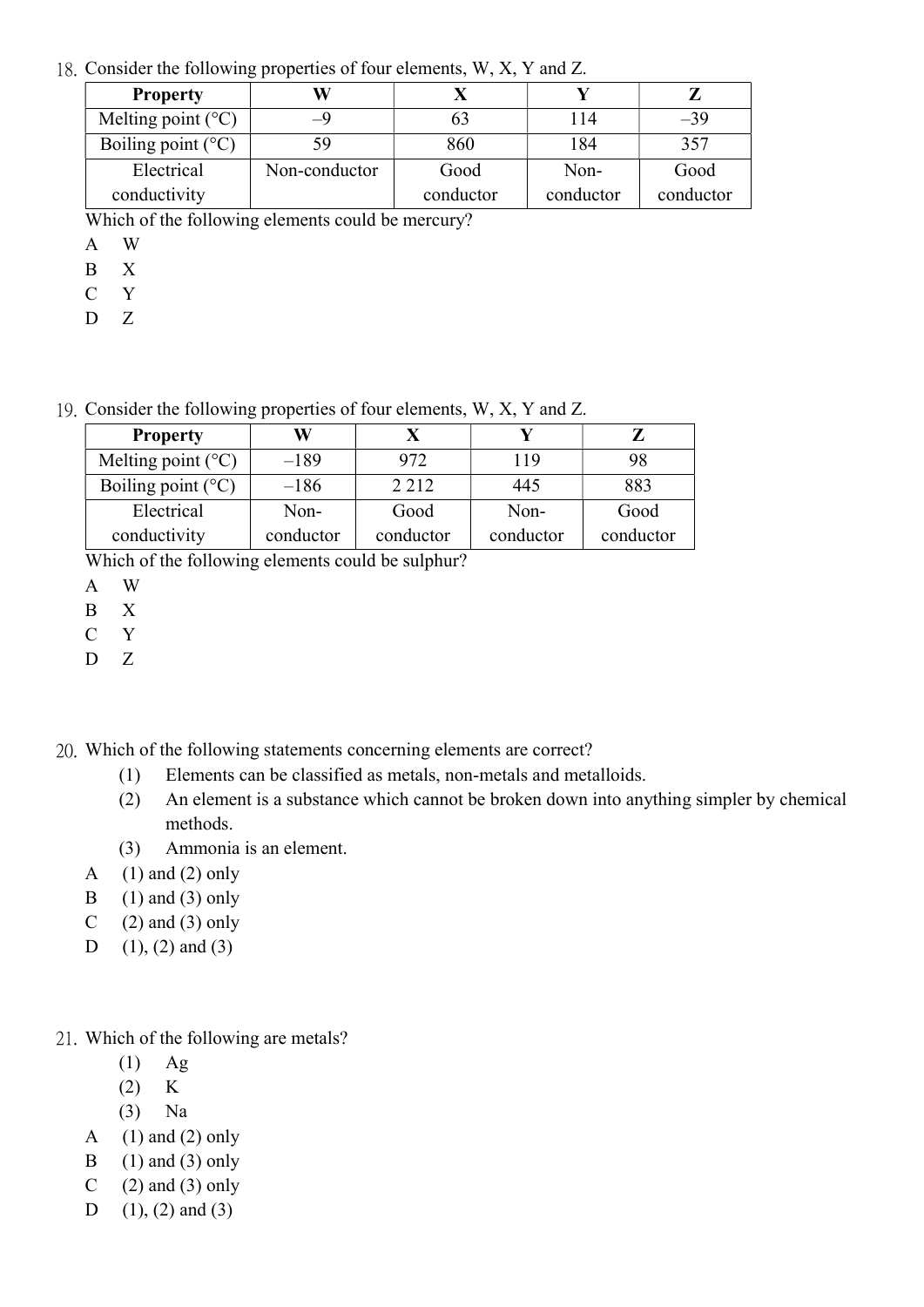- 22. Which of the following are non-metals?
	- (1) Ar
	- $(2)$  Cl
	- (3) Si
	- A  $(1)$  and  $(2)$  only
	- B  $(1)$  and  $(3)$  only
	- C  $(2)$  and  $(3)$  only
	- D  $(1)$ ,  $(2)$  and  $(3)$
- 23. Which of the following statements concerning metals are correct?
	- (1) Metals are usually shiny.
	- (2) Metals are good conductors of electricity.
	- (3) All metals have high melting points.
	- A  $(1)$  and  $(2)$  only
	- B  $(1)$  and  $(3)$  only
	- C  $(2)$  and  $(3)$  only
	- D  $(1)$ ,  $(2)$  and  $(3)$
- 24. Which of the following are liquid elements?
	- (1) Mercury
	- (2) Water
	- (3) Bromine
	- A  $(1)$  and  $(2)$  only
	- B  $(1)$  and  $(3)$  only
	- C  $(2)$  and  $(3)$  only
	- D  $(1)$ ,  $(2)$  and  $(3)$
- 25. Which of the following elements is / are gas(es) at room temperature and pressure?
	- (1) Chromium
	- (2) Fluorine
	- (3) Helium
	- A  $(1)$  only
	- $B$  (2) only
	- C  $(1)$  and  $(3)$  only
	- D  $(2)$  and  $(3)$  only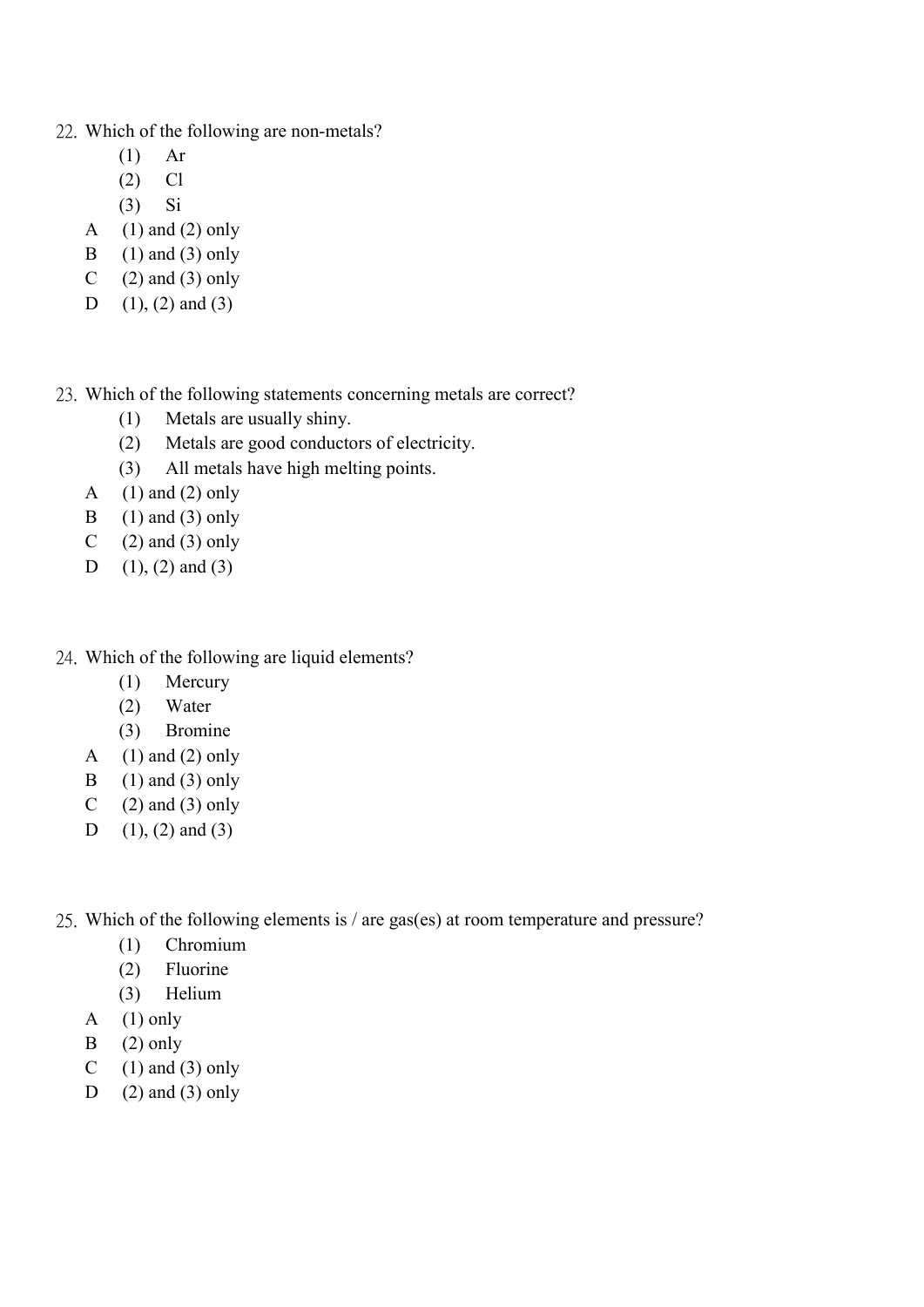26. Which of the following substances are good conductors of electricity?

- (1) Solid aluminium
- (2) Graphite
- (3) Molten sodium
- A  $(1)$  and  $(2)$  only
- B  $(1)$  and  $(3)$  only
- C  $(2)$  and  $(3)$  only
- D  $(1)$ ,  $(2)$  and  $(3)$
- 27. Which of the following statements concerning metalloids is / are correct?
	- (1) Germanium is a metalloid.
	- (2) Metalloids cannot conduct electricity at room temperature.
	- (3) Some metalloids are gases.
	- A  $(1)$  only
	- $B$  (2) only
	- C  $(1)$  and  $(3)$  only
	- D  $(2)$  and  $(3)$  only
- 28. The symbol of an element is Al. Which of the following statements concerning the element are correct?
	- (1) It is a good conductor of electricity.
	- (2) It can be hammered into shape.
	- (3) It has a shiny appearance.
	- A  $(1)$  and  $(2)$  only
	- B  $(1)$  and  $(3)$  only
	- C  $(2)$  and  $(3)$  only
	- D  $(1)$ ,  $(2)$  and  $(3)$
- 29. Which of the following statements concerning phosphorus is / are correct?
	- (1) It is a liquid at room temperature and pressure.
	- (2) It is a non-conductor of electricity.
	- (3) It is a metal.
	- A  $(1)$  only
	- $B$  (2) only
	- C  $(1)$  and  $(3)$  only
	- D  $(2)$  and  $(3)$  only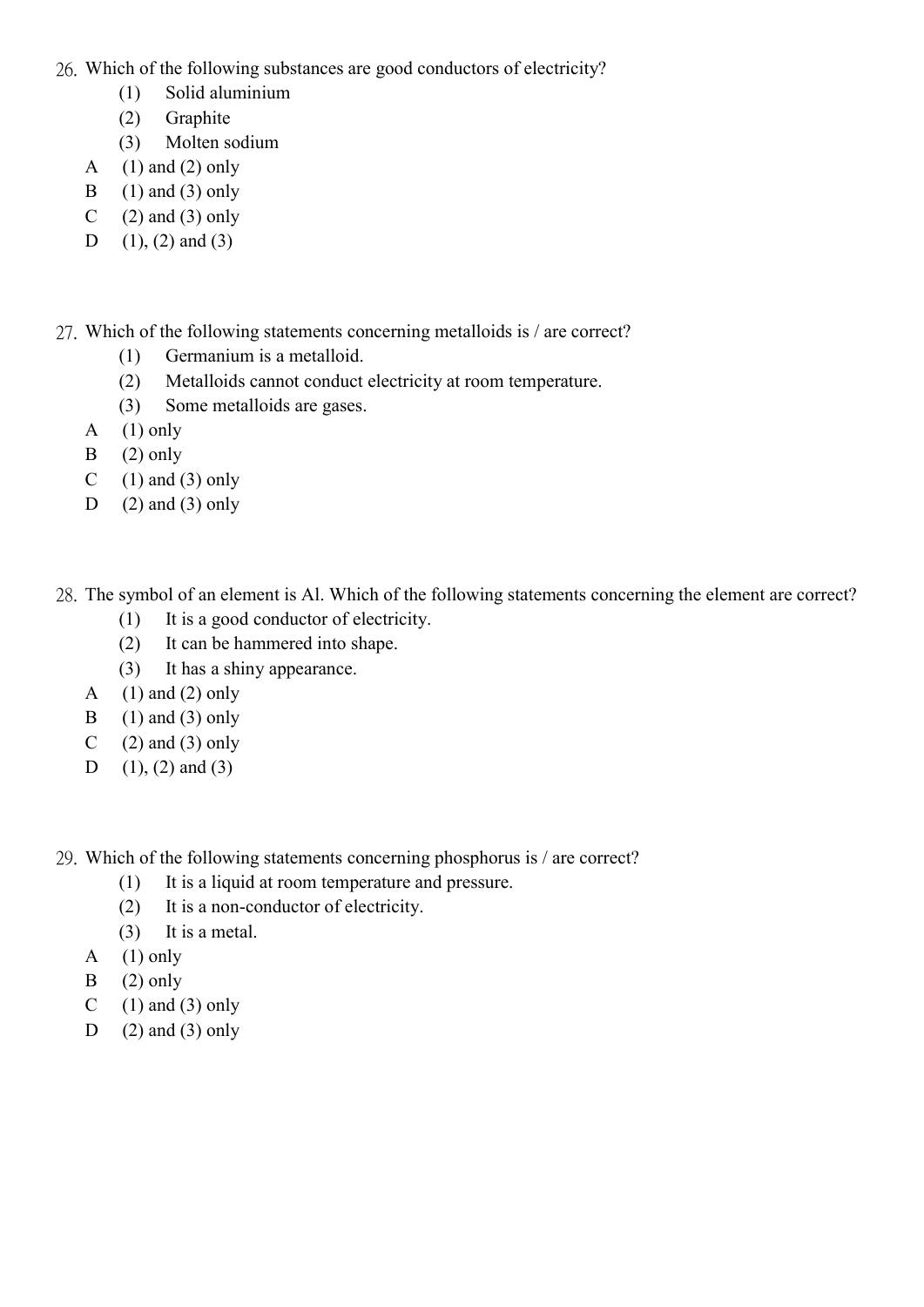- 30. Which of the following statements concerning oxygen are correct?
	- (1) It is a colourless gas.
	- (2) It is a non-metal.
	- (3) The following hazard warning symbol should be displayed on a metal cylinder containing it.



- A  $(1)$  and  $(2)$  only
- B  $(1)$  and  $(3)$  only
- C  $(2)$  and  $(3)$  only
- D  $(1)$ ,  $(2)$  and  $(3)$
- 31. Which of the following statements concerning bromine and mercury are correct?
	- (1) Both are liquids at room temperature and pressure.
	- (2) They are good conductors of heat.
	- (3) Mercury is a metal while bromine is a non-metal.
	- A  $(1)$  and  $(2)$  only
	- B  $(1)$  and  $(3)$  only
	- C  $(2)$  and  $(3)$  only
	- D  $(1)$ ,  $(2)$  and  $(3)$
- 32. Consider the following properties of three elements, X, Y and Z.

| <b>Element</b> | <b>Melting</b>      | <b>Boiling</b>      | <b>Electrical</b> |
|----------------|---------------------|---------------------|-------------------|
|                | point $(^{\circ}C)$ | point $(^{\circ}C)$ | conductivity      |
|                | 959                 | 2 8 5 0             | good conductor    |
|                | $-7$                | 58                  | non-conductor     |
|                | $-210$              | $-196$              | non-conductor     |

Which of the following statements are correct?

- (1) Element X is a metal.
- (2) Element Y is a non-metal.
- (3) Element Z is a gas at room temperature and pressure.
- A  $(1)$  and  $(2)$  only
- B  $(1)$  and  $(3)$  only
- C  $(2)$  and  $(3)$  only
- D  $(1)$ ,  $(2)$  and  $(3)$

## 33. Atoms are electrically neutral because

- A neutrons are neutral.
- B they have the same number of neutrons and protons.
- C they have the same number of protons and electrons.
- D all subatomic particles are neutral.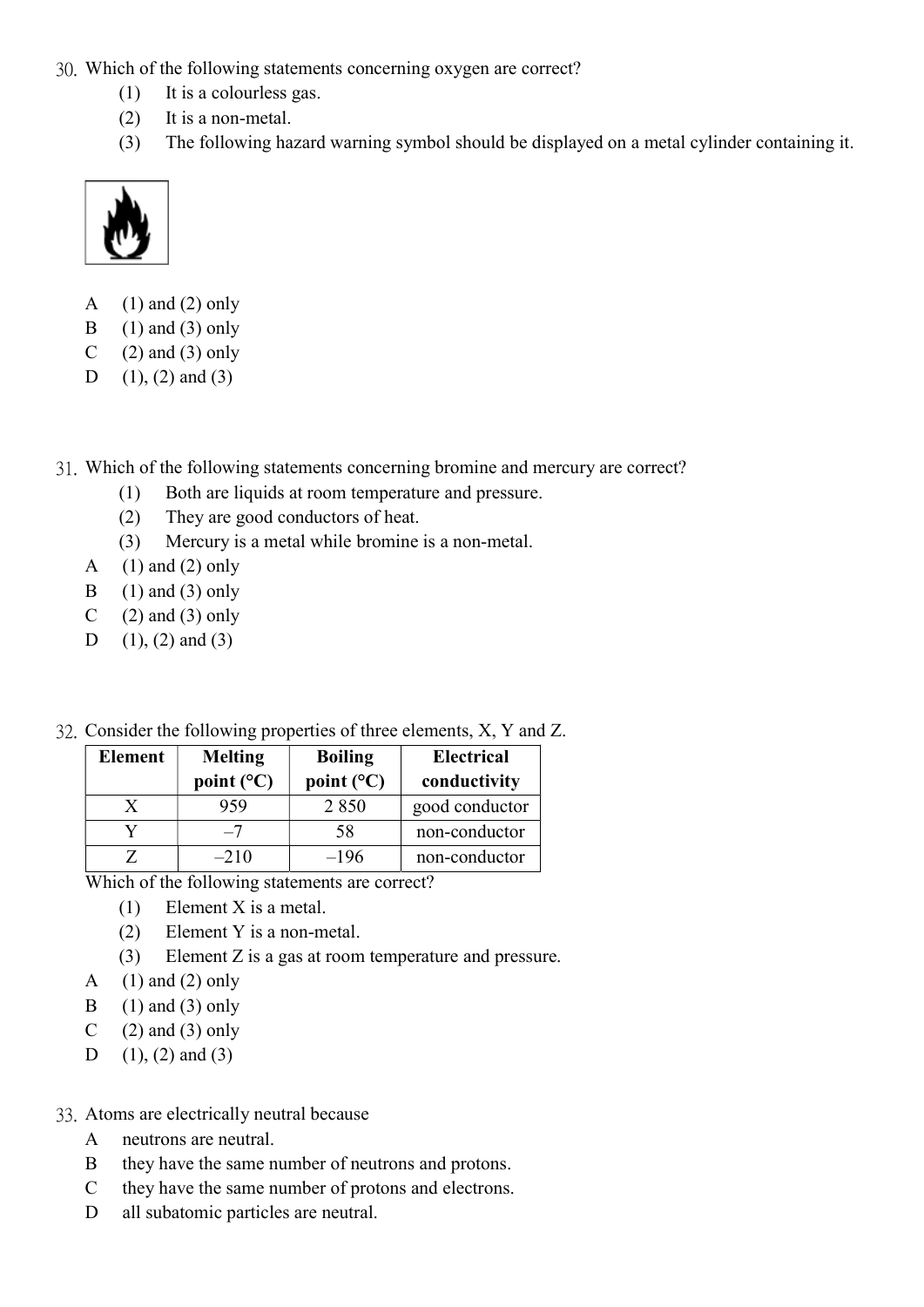- 34. Atoms of the same element must have
	- A the same number of neutrons.
	- B the same number of electrons.
	- C the same number of protons and neutrons.
	- D different number of neutrons.
- 35. Which of the following statements concerning an atom is INCORRECT?
	- A The number of protons equals the number of electrons.
	- B The number of electrons equals the number of neutrons.
	- C The atomic number equals the number of protons.
	- D The mass number equals the number of protons plus the number of neutrons.
- 36. The atomic number and mass number of an atom of an element is 9 and 19 respectively. The atom contains
	- A 9 electrons and 10 neutrons.
	- B 9 neutrons and 10 electrons.
	- C 9 protons and 10 electrons.
	- D 9 protons and 19 neutrons.

#### 37. Which of the following combinations is correct?

|   | Element  | Atomic number |
|---|----------|---------------|
|   | Boron    |               |
| B | Fluorine |               |
| C | Neon     | 10            |
|   | Silicon  |               |

38. An atom has 23 electrons and 28 neutrons. Which of the following combinations concerning the atom is correct?

|              | Atomic number | Mass number |
|--------------|---------------|-------------|
| A            | 23            | 28          |
| B            | 23            | $\Delta$    |
| $\mathsf{C}$ | 28            | 51          |
| D            |               | ٦h.         |
|              |               |             |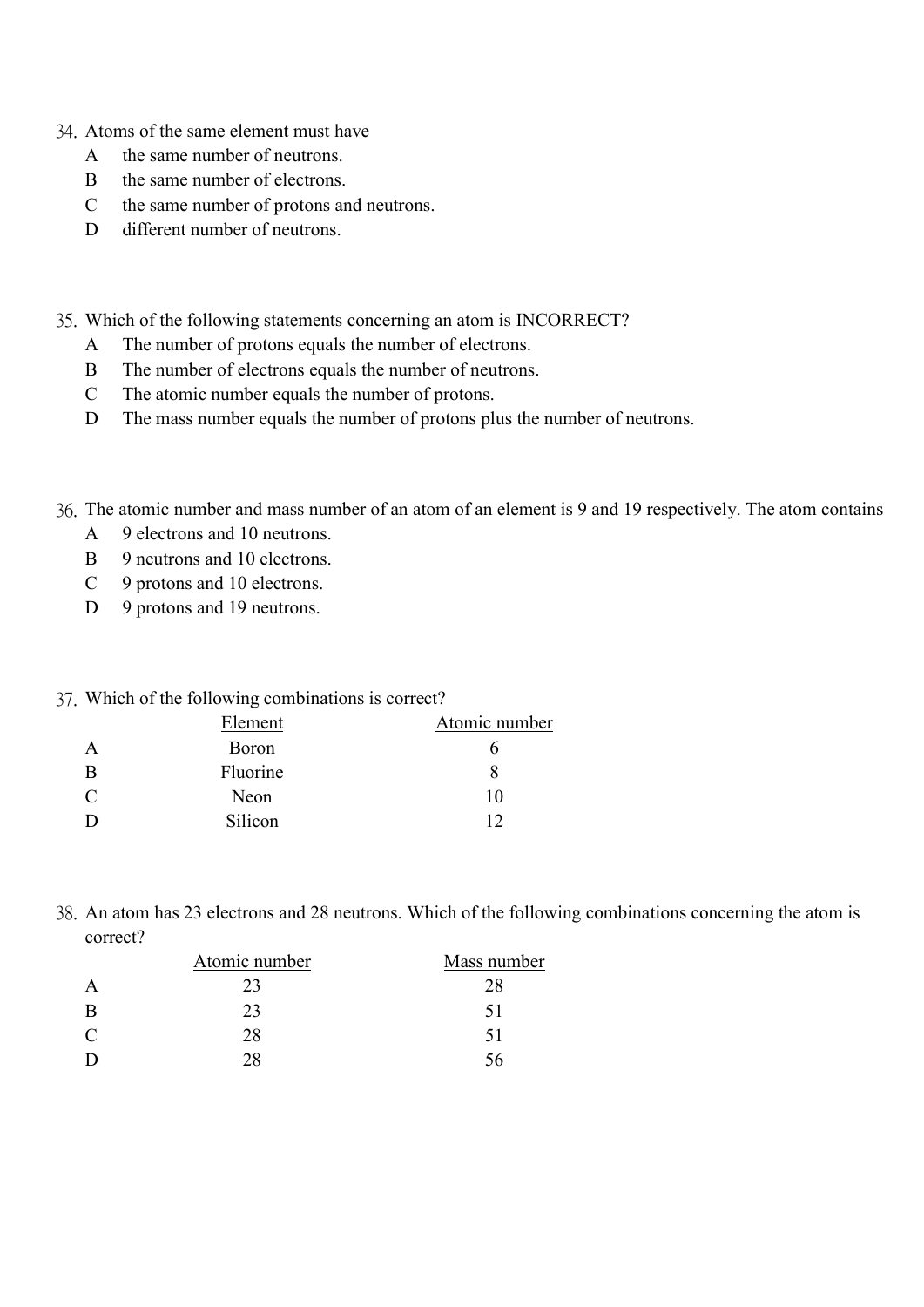| 39. Which of the following combinations represents an atom with a mass number 40? |                    |                     |  |  |
|-----------------------------------------------------------------------------------|--------------------|---------------------|--|--|
| Number of protons                                                                 | Number of neutrons | Number of electrons |  |  |
|                                                                                   | 22                 |                     |  |  |
|                                                                                   | 21                 |                     |  |  |
| 20                                                                                | 20                 |                     |  |  |
|                                                                                   |                    |                     |  |  |
|                                                                                   |                    |                     |  |  |

| 40 |                                                        |                    | $^{85}_{37}\text{X}$ |
|----|--------------------------------------------------------|--------------------|----------------------|
|    | Which of the following combinations concerning an atom |                    | is correct?          |
|    | Number of electrons                                    | Number of neutrons | Number of protons    |
|    |                                                        | 48                 |                      |
|    |                                                        | 37                 | 48                   |
|    |                                                        | 48                 | 37                   |
|    |                                                        |                    |                      |

41. Which of the following atoms has the smallest number of electrons?

- $^{127}_{53}$  W A
- $^{84}_{36}\rm X$ B
- $\mathsf{C}$  $^{195}_{\phantom{1}78}\,$  Y
- $D \frac{80}{37}Z$

42. An atom of element X contains 57 protons and 139 neutrons. This atom can be represented as

- $^{139}_{57}$  X A
- $^{196}_{139}X$ B
- $_{57}^{196}$  X C
- $D = \frac{57}{139}X$
- 43. The atomic number and mass number of an atom of element X are 11 and 23 respectively. Which of the following statements concerning X is correct?
	- A An atom of X has 12 electrons.
	- B X is a solid at room temperature and pressure.
	- C X can be represented by the symbol  $X^{\frac{12}{11}}X$
	- D X is stored in water in the laboratory.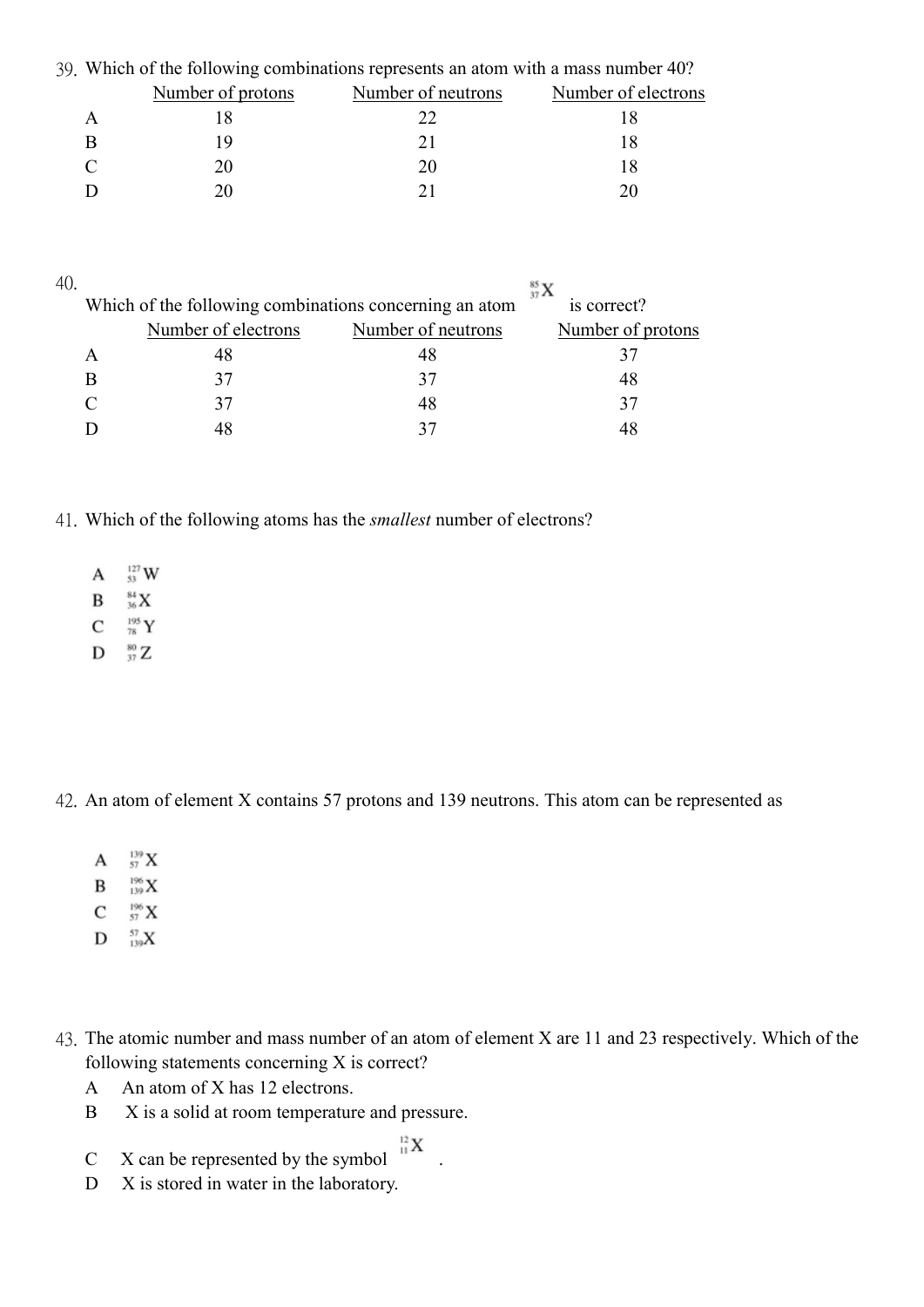- 44. The atomic number and mass number of an atom of element X are 7 and 14 respectively. Which of the following statements concerning X is correct?
	- A X can relight a glowing splint.
	- B There are 21% by volume of X in air.
	- C X is a colourless gas at room temperature and pressure.
	- D There are 14 neutrons in an atom of X.
- 45.

Which of the following species contains the same number of neutrons as  $\frac{d}{d}$  ?

- $^{25}_{12}$  Mg  $\mathbf{A}$
- B  $^{20}_{10}$ Ne
- $^{32}_{16}S$  $\mathbf{C}$
- $D = \frac{28}{14}Si$

46. M is an element. An atom of M possesses 44 neutrons and 36 electrons. What is M?

- A Br
- B Kr
- C Sr
- D Ru

47.

Which of the following statements concerning the zinc atom  $\frac{30 \text{ Zn}}{30 \text{ Zn}}$  is correct?

- A It has 30 protons.
- B Its mass number is 34.
- C It has 64 neutrons.
- D Its atomic number is 94.

48. Which of the following statements concerning an atom are correct?

- (1) Most of the mass of an atom is in its nucleus.
- (2) Electron is the lightest subatomic particle in an atom.
- (3) Electrons occupy most of the space of an atom.
- A  $(1)$  and  $(2)$  only
- B  $(1)$  and  $(3)$  only
- C  $(2)$  and  $(3)$  only
- D  $(1)$ ,  $(2)$  and  $(3)$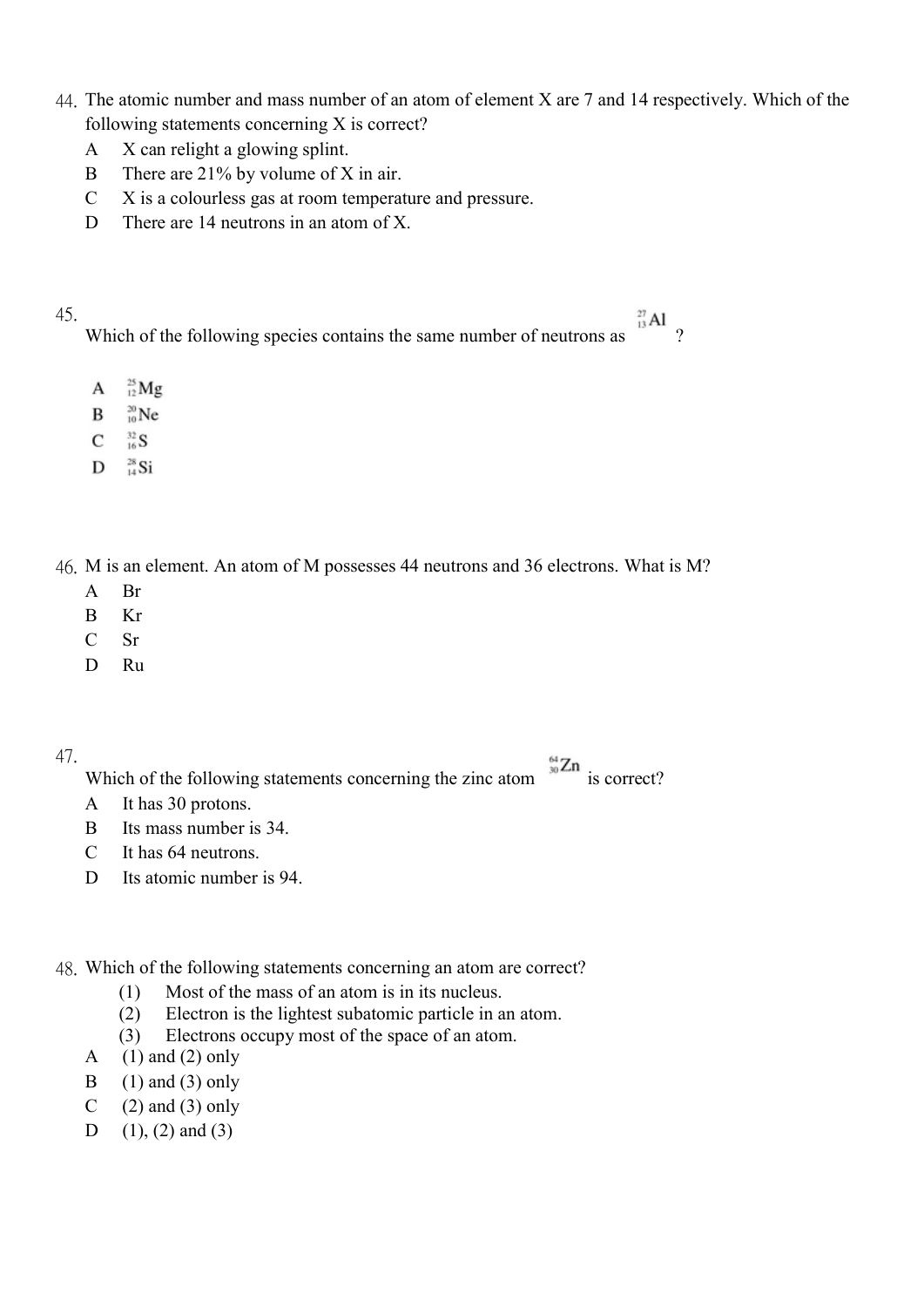- 49. Which of the following statements are correct?
	- (1) The mass of a hydrogen atom is nearly the same as that of a proton.
	- (2) The mass of an electron is negligible when compared to the mass of a proton.
	- (3) The nuclei of atoms of all elements must contain proton(s).
	- A  $(1)$  and  $(2)$  only
	- B  $(1)$  and  $(3)$  only
	- C  $(2)$  and  $(3)$  only
	- D  $(1)$ ,  $(2)$  and  $(3)$

50. Which of the following statements is / are correct?

- (1) The number of neutrons in an atom of an element is determined by its atomic number.
- (2) The atomic number of an element is equal to the number of electrons in its atom.
- (3) The mass number of an atom is equal to the total number of protons and electrons in the atom.
- A  $(1)$  only
- $B$  (2) only
- C  $(1)$  and  $(3)$  only
- D  $(2)$  and  $(3)$  only
- 51.

Which of the following statements concerning the atom is / are correct?

- (1) It possesses 29 protons.
- (2) It possesses 63 neutrons.
- (3) Its mass number is 34.
- A  $(1)$  only
- $B$  (2) only
- C  $(1)$  and  $(3)$  only
- D  $(2)$  and  $(3)$  only
- 52. Consider the information of three atoms given in the table below:

|                     | Atom |  |   |
|---------------------|------|--|---|
|                     |      |  | Z |
| Number of protons   |      |  |   |
| Number of electrons |      |  |   |
| Number of neutrons  |      |  |   |

Which of the following statements about the atoms is / are correct?

- (1) X and Y have the same atomic number.
- (2) Y and Z are atoms of the same element.
- (3) X and Z have the same mass.
- A  $(1)$  only
- $B$  (2) only
- C  $(1)$  and  $(3)$  only
- D  $(2)$  and  $(3)$  only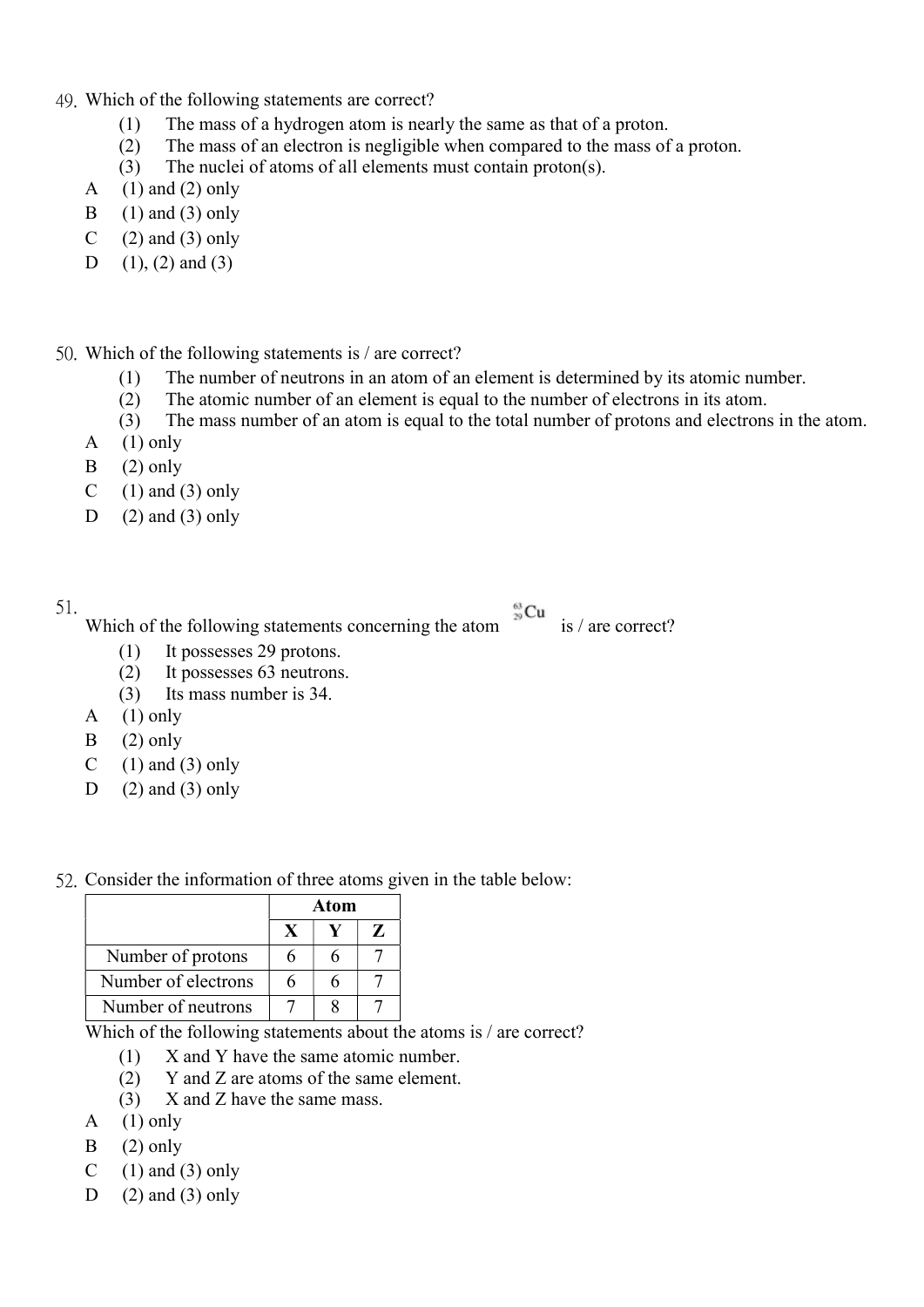${}^{31}_{15}X$ 

Which of the following statements concerning the atom is / are correct?

- (1) X is a non-metal.
- (2) There are 16 electrons in an atom of X.
- (3) There are 15 neutrons in an atom of X.
- A  $(1)$  only
- $B$  (2) only
- C  $(1)$  and  $(3)$  only
- D  $(2)$  and  $(3)$  only
- 54. Which of the following statements concerning potassium are correct?
	- (1) Its atomic number is 19.
	- (2) Its atom contains 20 electrons.
	- (3) It can be obtained by electrolysis of its molten ore.
	- A  $(1)$  and  $(2)$  only
	- B  $(1)$  and  $(3)$  only
	- C  $(2)$  and  $(3)$  only
	- D  $(1)$ ,  $(2)$  and  $(3)$
- 55. Which of the following statements concerning hydrogen are correct?
	- (1) Its atom contains only 1 electron.
	- (2) It gives a 'pop' sound with a glowing splint.
	- (3) It can be obtained from electrolysis of water.
	- A  $(1)$  and  $(2)$  only
	- B  $(1)$  and  $(3)$  only
	- C  $(2)$  and  $(3)$  only
	- D  $(1)$ ,  $(2)$  and  $(3)$
- 56. The atomic number and mass number of an atom of element X are 17 and 35 respectively. Which of the following statements concerning X is / are correct?
	- (1) An atom of X contains 17 neutrons.
	- (2) X is a gas at room temperature and pressure.
	- (3) X is used as a sterilizing agent.
	- A  $(1)$  only
	- $B$  (2) only
	- C  $(1)$  and  $(3)$  only
	- D  $(2)$  and  $(3)$  only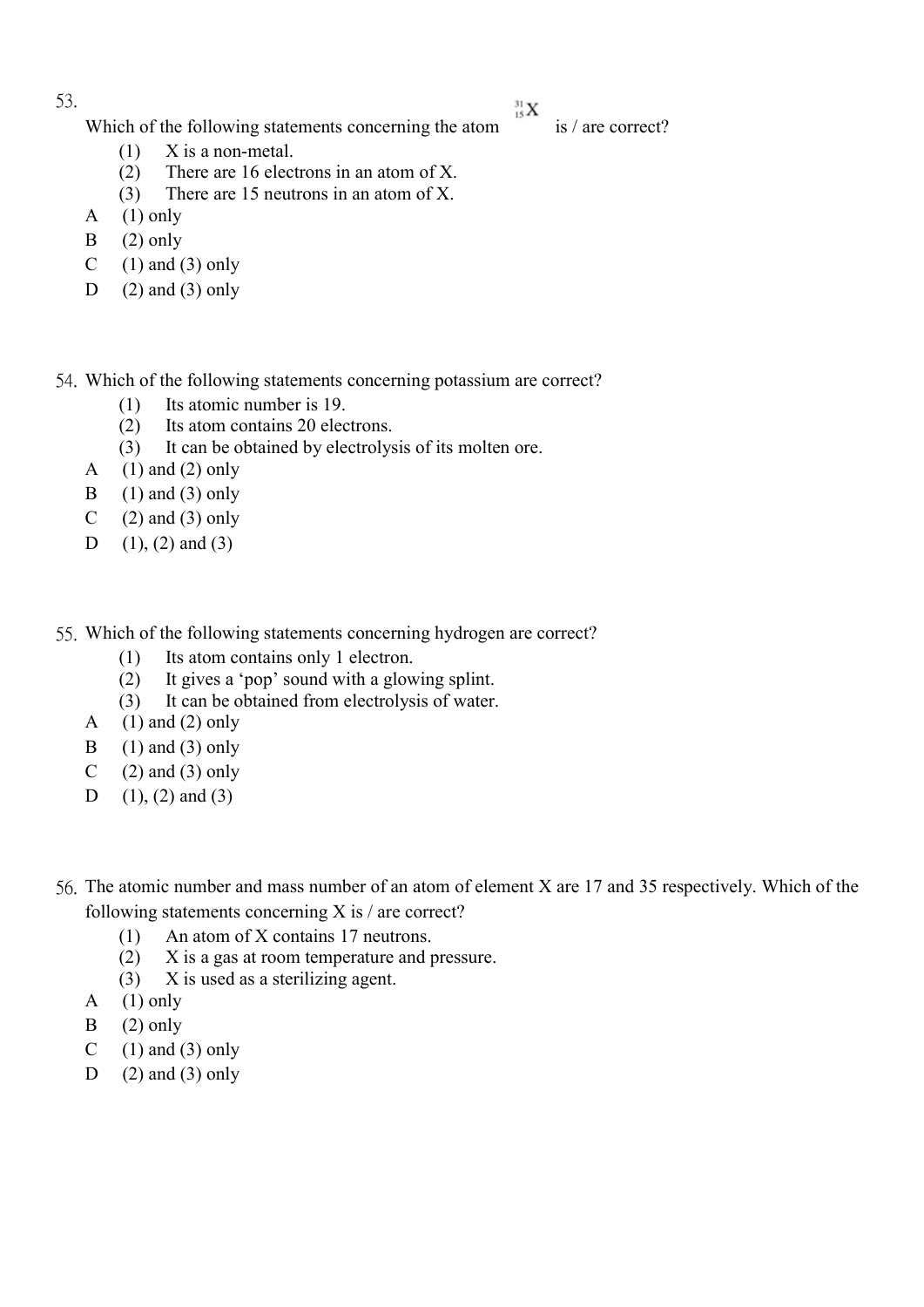- 57. Different isotopes of an element have
	- A similar chemical properties.
	- B the same mass number.
	- C the same physical properties.
	- D the same number of electrons.

The species  $\frac{238}{92}U$  and  $\frac{235}{92}U$ 

- A have different chemical properties.
- B have the same physical properties.
- C have different number of protons.
- D have different number of neutrons.

## 59. Consider the following atoms:

| Atom | <b>Atomic number</b> | <b>Mass number</b> | <b>Number of electrons</b> |
|------|----------------------|--------------------|----------------------------|
|      |                      |                    |                            |
|      |                      |                    |                            |
|      |                      |                    |                            |
|      |                      |                    |                            |

Which of the following pairs are isotopes?

- A W and X
- B W and Z
- C X and Y
- D Y and Z

## 60.

Which of the following is most likely to represent an isotope of  $\frac{32}{24}X$  ?

- $^{52}_{23}X$  $\mathbf{A}$
- $^{52}_{24}$  X B
- $\mathsf{C}$  $^{53}_{24}$  X
- $D_{25}^{72}X$
- 61. The following table shows the relative abundance of the isotopes of strontium (Sr):

| <b>Isotope</b> | Relative abundance (%) |  |  |  |
|----------------|------------------------|--|--|--|
|                | 16.5                   |  |  |  |
|                | 7.00                   |  |  |  |
|                | 76.5                   |  |  |  |

The relative atomic mass of strontium is

- A 87.2.
- B 87.6.
- C 87.2 g.
- D 87.6 g.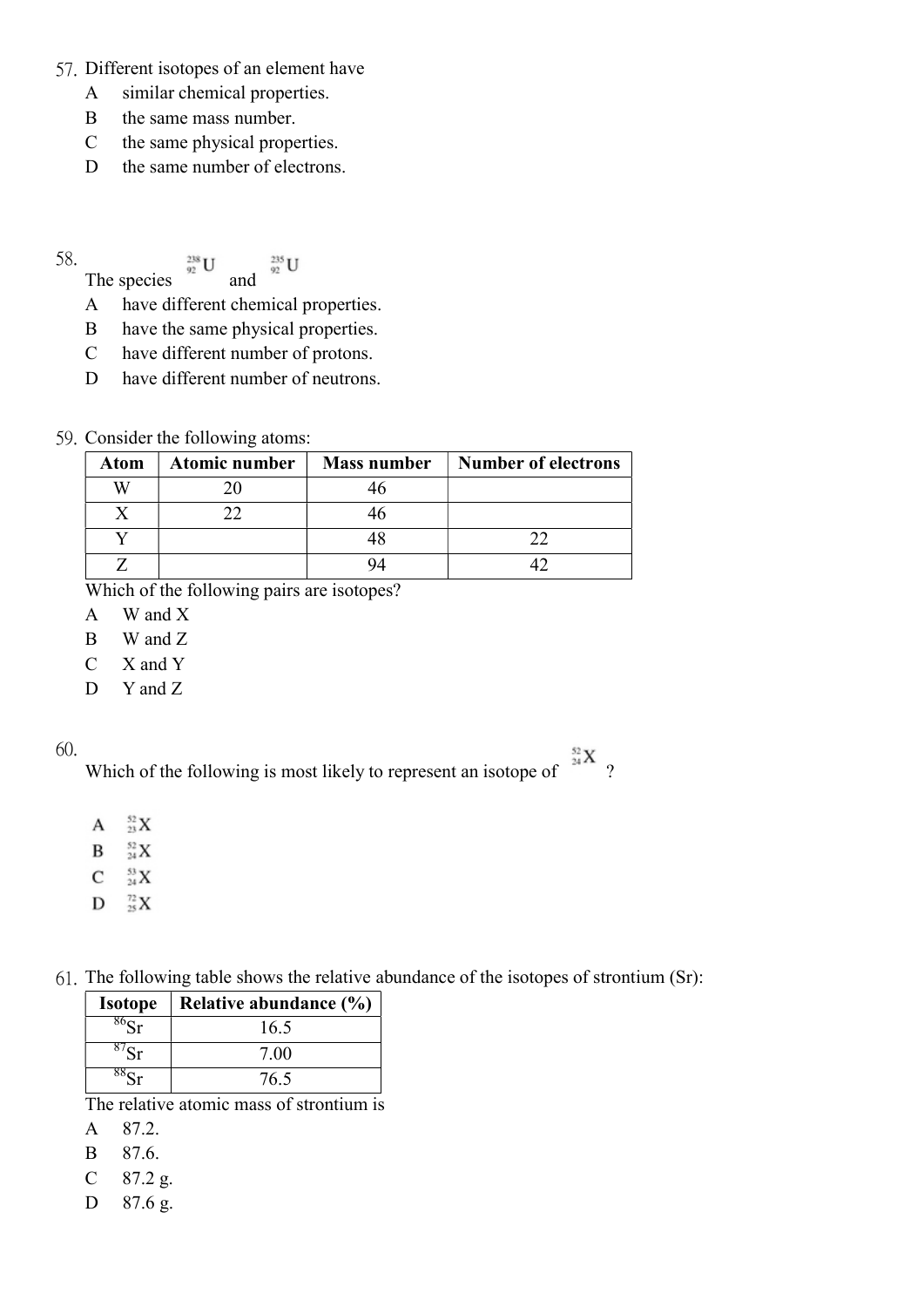- 62. A sample of element X consists of 93.2% of <sup>39</sup>X and 6.8% of <sup>41</sup>X. The relative atomic mass of X is
	- A 39.1.
	- B 39.3.
	- C 39.7.
	- D 40.1.
- 63. The relative atomic mass of rubidium (Rb) is 85.5. Rubidium has two isotopes:  $85Rb$  and  $87Rb$ . What is the percentage abundance of <sup>85</sup>Rb in rubidium?
	- A 24.0%
	- B 36.0%
	- C  $66.0\%$
	- D 74.0%
- 64. The atomic mass of element X is 114.8. X has two isotopes,  $^{113}X$  and  $^aX$ , and the relative abundance of  $^{113}X$ is 10.0%. What is the value of a?
	- A 112
	- B 114
	- C 115
	- D 116
- 65. Element X has three isotopes,  ${}^{86}X$ ,  ${}^{87}X$  and  ${}^{88}X$ . The graph below shows the relative abundance of the isotopes.



What is the relative atomic mass of X?

- A 86.7
- B 87.1
- C 87.7
- D 88.1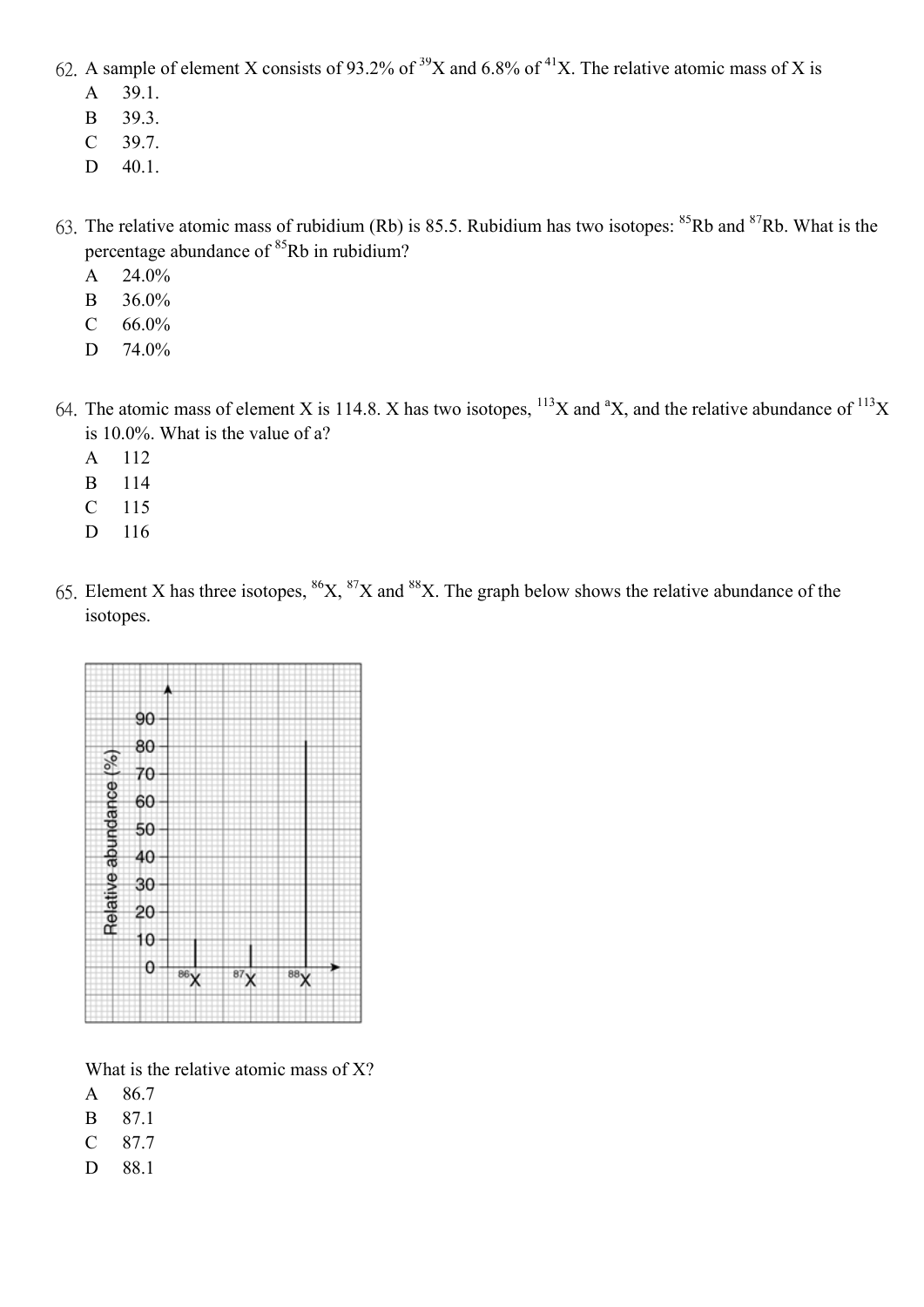

Which of the following statements concerning the iodine isotope  $\frac{127}{53}I$  is INCORRECT?

- A Its mass number is 127.
- B It has 53 protons.
- C It has 74 neutrons.
- D It has a different number of electrons from other iodine isotopes.

66. The relative atomic mass of a sample of copper is 63.6. Which of the following graphs shows the relative abundance of the isotopes?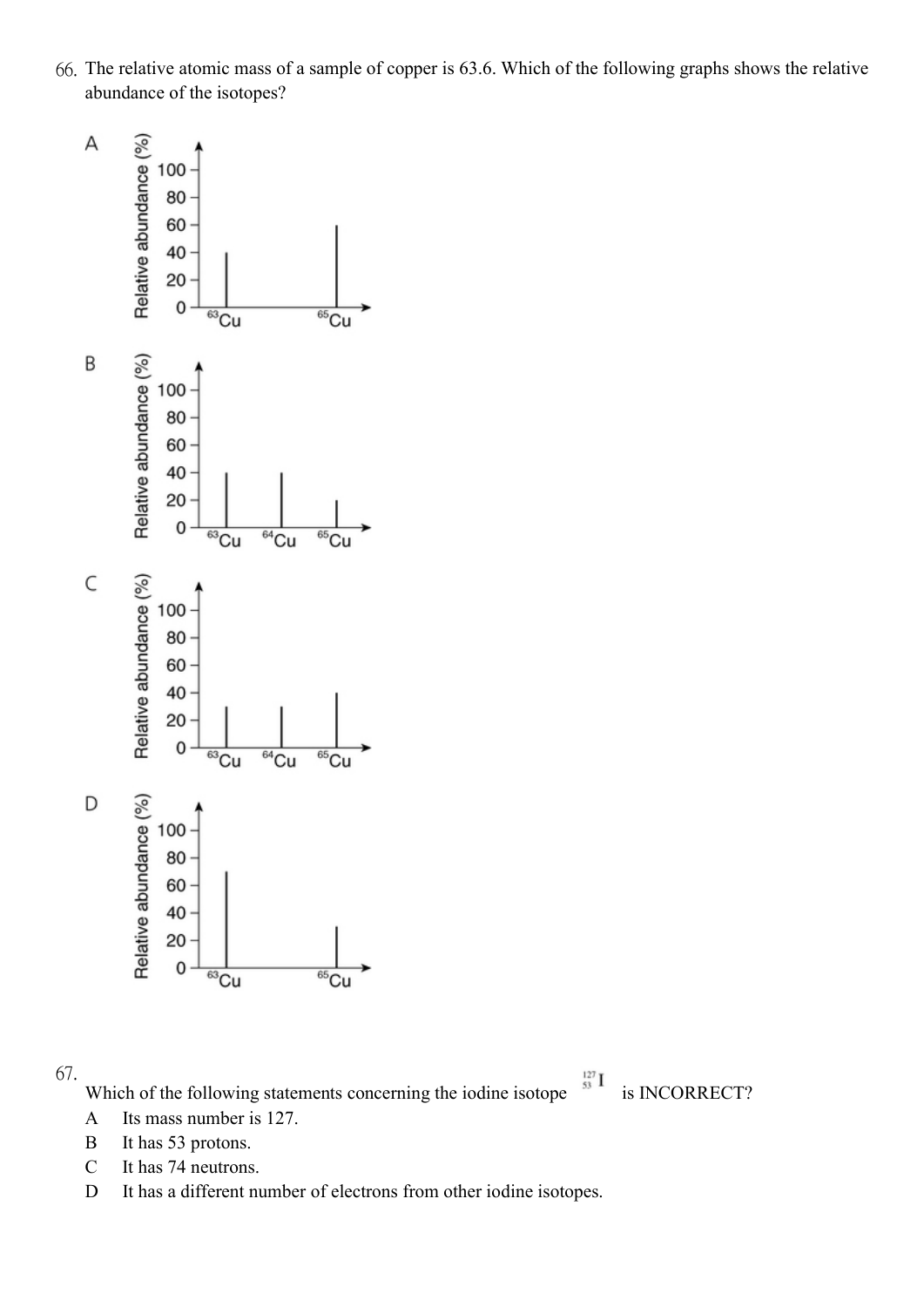- Which of the following statements concerning  $\frac{107}{47}$  Ag and  $\frac{109}{47}$  Ag are correct?
	- (1) They are isotopes.
	- (2) They have the same chemical properties.
	- (3) They have the same number of electrons.
- A  $(1)$  and  $(2)$  only
- B  $(1)$  and  $(3)$  only
- C  $(2)$  and  $(3)$  only
- D  $(1)$ ,  $(2)$  and  $(3)$
- 69. Oxygen has three isotopes. Their mass numbers are 16, 17 and 18 respectively. Which of the following statements concerning the three isotopes is / are correct?
	- (1) The isotope O-16 has 16 electrons.
	- (2) The isotope O-17 has 9 neutrons.
	- (3) The isotope O-18 has 10 protons.
	- A  $(1)$  only
	- $B$  (2) only
	- C  $(1)$  and  $(3)$  only
	- D  $(2)$  and  $(3)$  only
- 70. Consider the information of four atoms given in the table below.

|                     | Atom |    |    |                 |
|---------------------|------|----|----|-----------------|
|                     | Ŵ    |    |    | $\mathbf{Z}$    |
| Number of protons   | 12   | 14 | 12 | $\overline{13}$ |
| Number of electrons | 12   | 14 | 12 | $\overline{13}$ |
| Number of neutrons  | 13   |    |    |                 |

Which of the following statements about the atoms is / are correct?

- (1) W and X have the same mass.
- (2) W and Y are isotopes.
- (3) Y and Z have the same atomic number.
- A  $(1)$  only
- $B$  (2) only
- C  $(1)$  and  $(3)$  only
- D  $(2)$  and  $(3)$  only

71. What is the maximum number of electrons that the fourth electron shell of an atom can hold?

- A 8
- B 18
- $C$  32
- D 50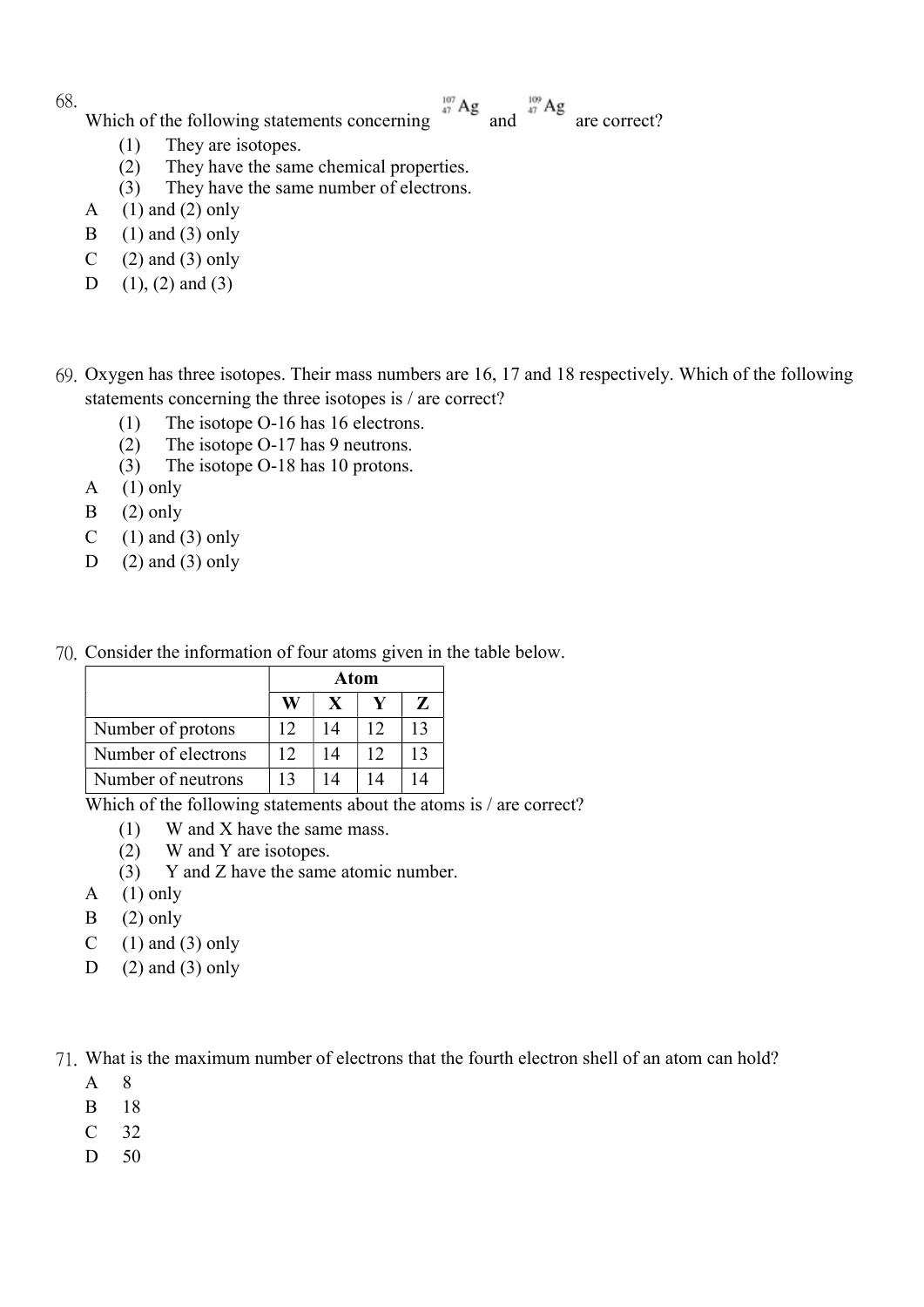72. The number of electrons in the first two shells of a chlorine atom adds up to

- A 8.
- B 10.
- C 15.
- D 17.

73. The atomic number of an element is 19. The electronic arrangement of an atom of this element is

- A 2,8,9.
- B 2,8,8,1.
- C 2,10,7.
- D 9,8,2.

74. An atom of an element has an electronic arrangement 2,8,18,5. The atomic number of the element is

- A 5.
- B 10.
- C 28.
- D 33.

75. The following is an electron diagram of an atom of element Y:



(Only electrons in the outermost shell are shown.)

The atomic number of Y could be

A 5.

- B 7.
- C 11.
- D 13.
- 76. The atom of an element X contains 35 neutrons. The electronic arrangement of the atom is 2,8,18,2. Which of the following combinations concerning the atom is correct?

| Atomic number | Mass number |  |  |
|---------------|-------------|--|--|
| 30            | 35          |  |  |
| 30            | 65          |  |  |
| 35            | 30          |  |  |
| 35            | 65          |  |  |
|               |             |  |  |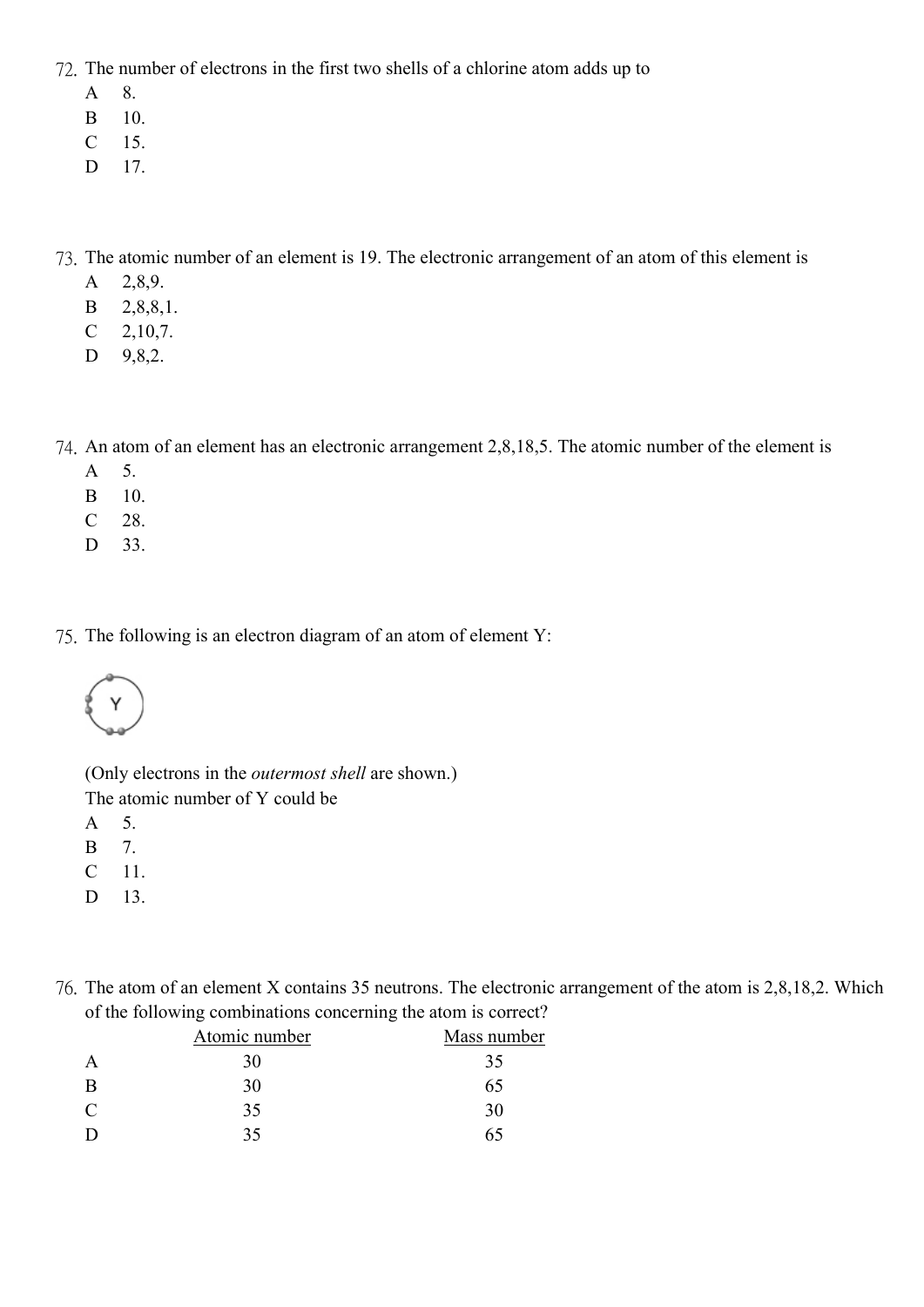## The electronic arrangement of an atom  $X$  is

- A 9.
- B 2,2.
- C 2,7.
- D 4,9.
- 78. The following is an electron diagram of an atom of element X:



Which of the following statements concerning  $X$  is  $/$  are correct?

- (1) An atom of X contains 14 protons.
- (2) The mass number of X is 14.
- $(3)$  X is a metal.
- A  $(1)$  only
- $B$  (2) only
- C  $(1)$  and  $(3)$  only
- D  $(2)$  and  $(3)$  only
- 79. The atomic numbers of two elements, X and Y, are x and  $(x+1)$  respectively. Which of the following deductions is / are correct?
	- (1) An atom of X has one electron less than an atom of Y.
	- (2) An atom of Y has one more occupied electron shell than an atom of X.
	- (3) The mass of an atom of Y is greater than that of X.
	- A  $(1)$  only
	- $B$  (2) only
	- C  $(1)$  and  $(3)$  only
	- D  $(2)$  and  $(3)$  only
- 80. An isotope of chlorine has 20 neutrons. Which of the following statements concerning the chlorine isotope are correct?
	- (1) There are three occupied electron shells in the isotope.
	- (2) Its mass number is 20.
	- (3) It possesses 20 protons.
	- A  $(1)$  only
	- $B$  (2) only
	- C  $(1)$  and  $(3)$  only
	- D  $(2)$  and  $(3)$  only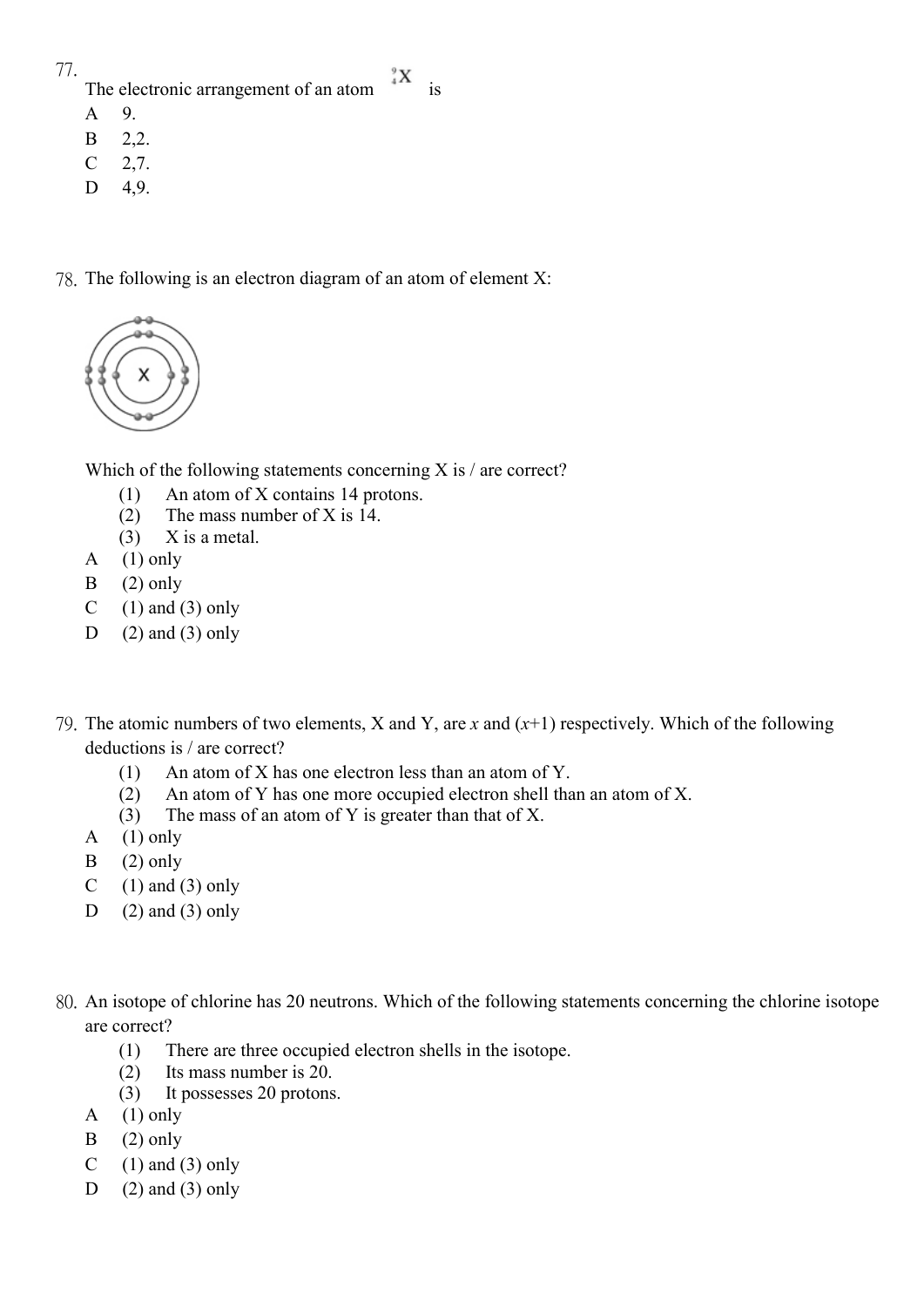- 81. An atom of element X has an electronic arrangement 2,8,8,2. Which of the following statements concerning X is / are correct?
	- $(1)$  X is a metal.
	- (2) X is stored in paraffin oil in the laboratory.
	- (3) A compound of X gives a brick-red flame in flame test.
	- A  $(1)$  only
	- $B$  (2) only
	- C  $(1)$  and  $(3)$  only
	- D  $(2)$  and  $(3)$  only

82. Consider the information of three atoms given in the table below.

|                     | <b>Atom</b> |    |    |  |
|---------------------|-------------|----|----|--|
|                     |             |    | Z  |  |
| Number of protons   | 16          | 16 | 18 |  |
| Number of electrons | 16          | 16 | 18 |  |
| Number of neutrons  | 20          | 18 | 18 |  |

Which of the following statements about the atoms are correct?

- (1) X and Y have the same electronic arrangement.
- (2) Y and Z are isotopes.
- (3) X and Z have the same mass number.
- A  $(1)$  and  $(2)$  only
- B  $(1)$  and  $(3)$  only
- C  $(2)$  and  $(3)$  only
- D  $(1)$ ,  $(2)$  and  $(3)$

83. Element X has two isotopes:  $39X$  and  $41X$ . Which of the following statements is / are correct?

- (1) The isotopes have the same physical properties.
- (2) The isotopes have the same electronic arrangement.
- (3) The relative atomic mass of X is between 39 and 41.
- A  $(1)$  only
- $B$  (2) only
- C  $(1)$  and  $(3)$  only
- D  $(2)$  and  $(3)$  only